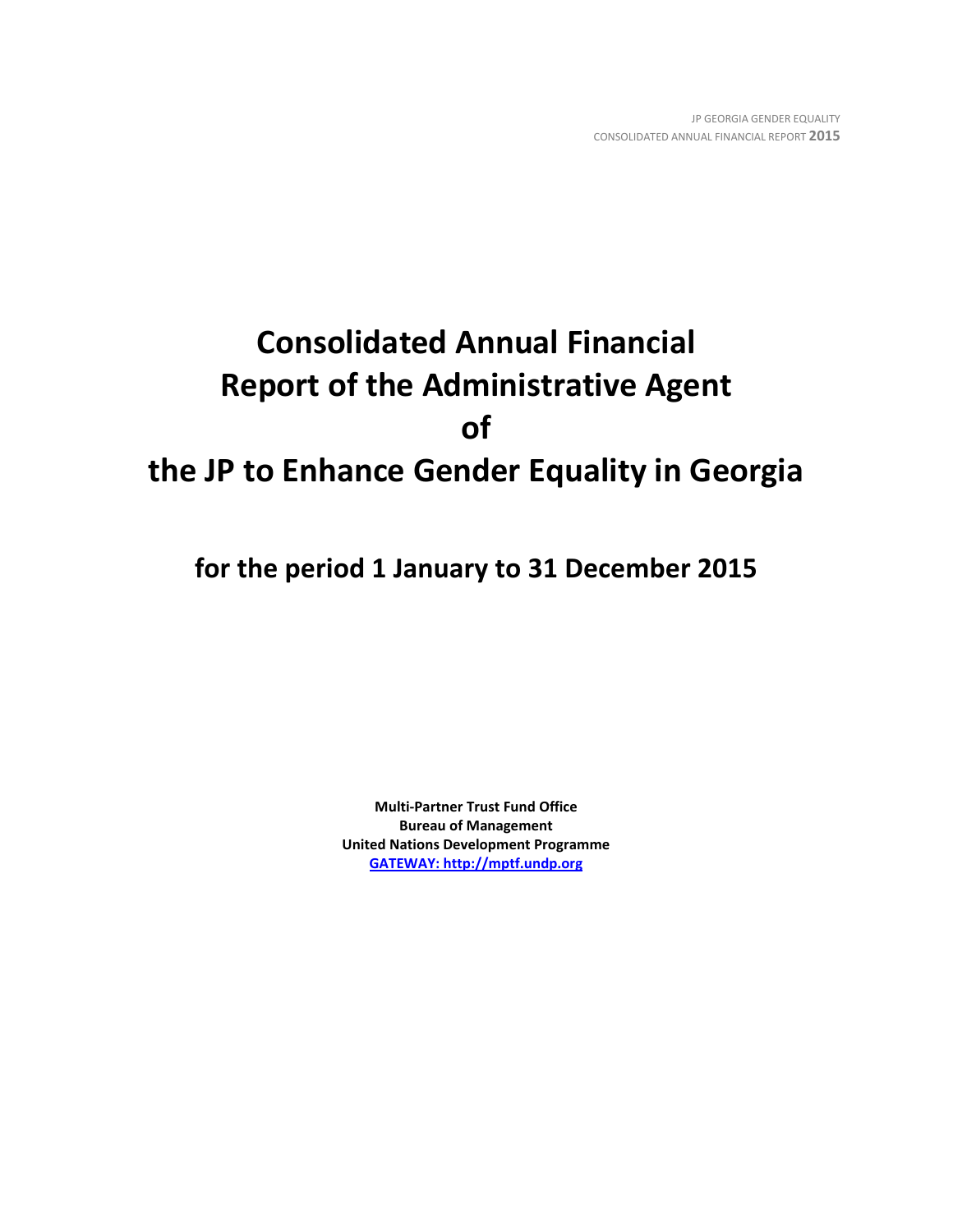JP GEORGIA GENDER EQUALITY CONSOLIDATED ANNUAL FINANCIAL REPORT **2015**

# **PARTICIPATING ORGANIZATIONS CONTRIBUTORS**



United Nations Development Programme



SWEDISH INT'L DEVELOPMENT COOPERATION AGENCY



United Nations Population Fund



United Nations Entity for Gender Equality and the Empowerment of Women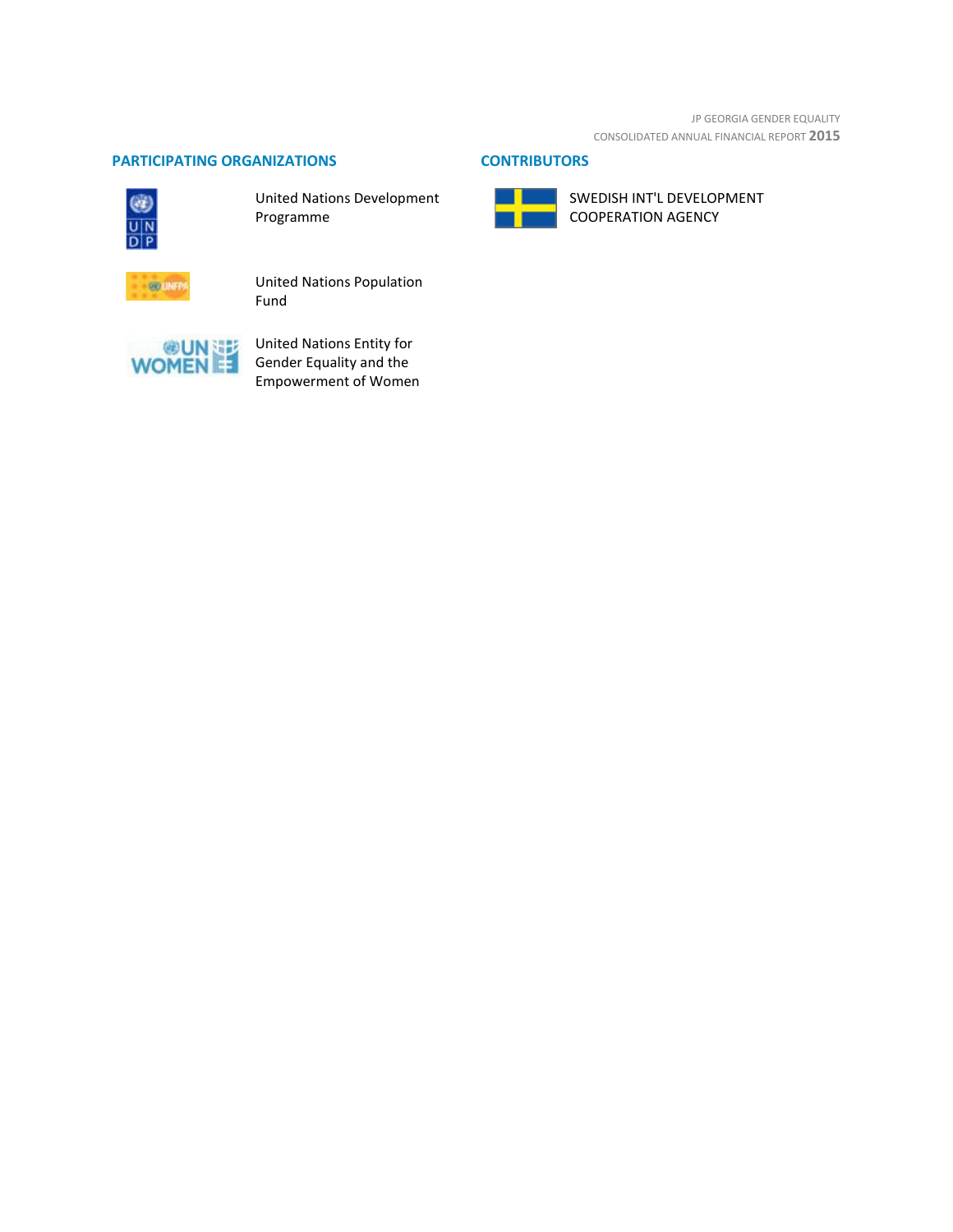## **DEFINITIONS**

### **Allocation**

Amount approved by the Steering Committee for a project/programme.

## **Approved Project/Programme**

A project/programme including budget, etc., that is approved by the Steering Committee for fund allocation purposes.

### **Contributor Commitment**

Amount(s) committed by a donor to a Fund in a signed Standard Administrative Arrangement with the UNDP Multi-Partner Trust Fund Office (MPTF Office), in its capacity as the Administrative Agent. A commitment may be paid or pending payment.

### **Contributor Deposit**

Cash deposit received by the MPTF Office for the Fund from a contributor in accordance with a signed Standard Administrative Arrangement.

#### **Delivery Rate**

The percentage of funds that have been utilized, calculated by comparing expenditures reported by a Participating Organization against the 'net funded amount'.

#### **Indirect Support Costs**

A general cost that cannot be directly related to any particular programme or activity of the Participating Organizations. UNDG policy establishes a fixed indirect cost rate of 7% of programmable costs.

### **Net Funded Amount**

Amount transferred to a Participating Organization less any refunds transferred back to the MPTF Office by a Participating Organization.

## **Participating Organization**

A UN Organization or other inter-governmental Organization that is an implementing partner in a Fund, as represented by signing a Memorandum of Understanding (MOU) with the MPTF Office for a particular Fund.

### **Project Expenditure**

The sum of expenses and/or expenditure reported by all Participating Organizations for a Fund irrespective of which basis of accounting each Participating Organization follows for donor reporting.

## **Project Financial Closure**

A project or programme is considered financially closed when all financial obligations of an operationally completed project or programme have been settled, and no further financial charges may be incurred.

# **Project Operational Closure**

A project or programme is considered operationally closed when all programmatic activities for which Participating Organization(s) received funding have been completed.

#### **Project Start Date**

Date of transfer of first instalment from the MPTF Office to the Participating Organization.

#### **Total Approved Budget**

This represents the cumulative amount of allocations approved by the Steering Committee.

# **US Dollar Amount**

The financial data in the report is recorded in US Dollars and due to rounding off of numbers, the totals may not add up.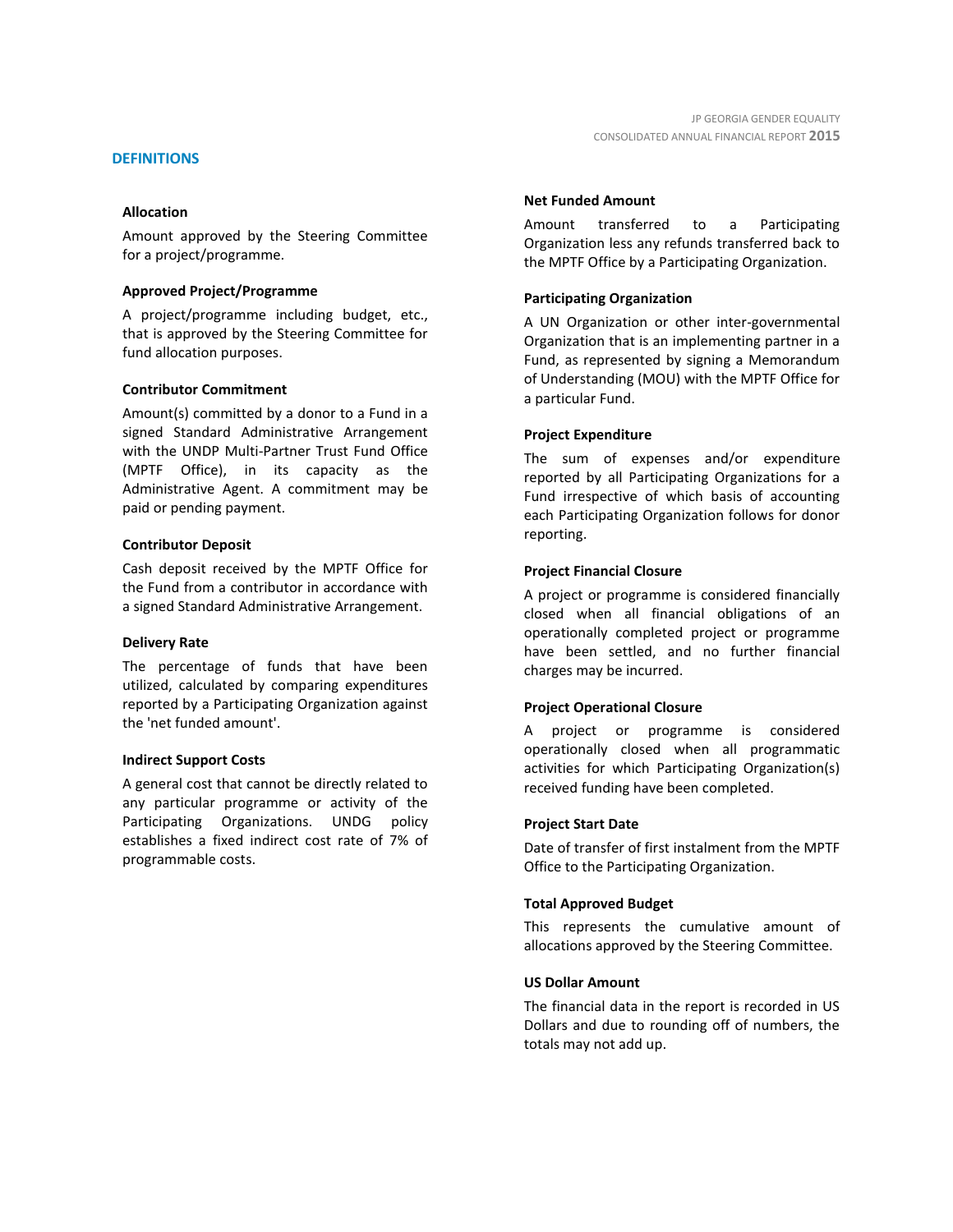#### **2015 FINANCIAL PERFORMANCE**

This chapter presents financial data and analysis of the JP Georgia Gender Equality using the passthrough funding modality as of 31 December **2015**. Financial information for this Fund is also available on the MPTF Office GATEWAY, at the following address:

[http://mptf.undp.org/factsheet/fund/JGE00.](http://mptf.undp.org/factsheet/fund/JGE00)

## **1. SOURCES AND USES OF FUNDS**

 $\overline{a}$ 

As of 31 December **2015**, **1** contributor has deposited US\$ **5,916,426** in contributions and US\$ **9,217** has been earned in interest,

bringing the cumulative source of funds to US\$ **5,925,643.**

Of this amount, US\$ **5,857,182** has been transferred to **3** Participating Organizations, of which US\$ **5,829,743** has been reported as expenditure. The Administrative Agent fee has been charged at the approved rate of 1% on deposits and amounts to US\$ **59,164**. Table 1 provides an overview of the overall sources, uses, and balance of the JP Georgia Gender Equality as of 31 December **2015**.

# **Table 1. Financial Overview, as of 31 December 2015 (in US Dollars)**

|                                                           | Annual 2014 | Annual 2015 | <b>Cumulative</b> |
|-----------------------------------------------------------|-------------|-------------|-------------------|
| <b>Sources of Funds</b>                                   |             |             |                   |
| <b>Gross Contributions</b>                                | 1,378,545   | 579,492     | 5,916,426         |
| Fund Earned Interest and Investment Income                | 381         | 46          | 9,217             |
| Interest Income received from Participating Organizations |             |             |                   |
| Refunds by Administrative Agent to Contributors           |             |             |                   |
| Fund balance transferred to another MDTF                  |             |             |                   |
| <b>Other Revenues</b>                                     |             |             |                   |
| <b>Total: Sources of Funds</b>                            | 1,378,926   | 579,537     | 5,925,643         |
| <b>Use of Funds</b>                                       |             |             |                   |
| <b>Transfers to Participating Organizations</b>           | 1,364,734   | 573,670     | 5,857,182         |
| Refunds received from Participating Organizations         |             |             |                   |
| <b>Net Funded Amount to Participating Organizations</b>   | 1,364,734   | 573,670     | 5,857,182         |
| <b>Administrative Agent Fees</b>                          | 13,785      | 5,795       | 59,164            |
| Direct Costs: (Steering Committee, Secretariatetc.)       |             |             |                   |
| <b>Bank Charges</b>                                       | 30          | 25          | 185               |
| <b>Other Expenditures</b>                                 |             |             |                   |
| <b>Total: Uses of Funds</b>                               | 1,378,549   | 579,490     | 5,916,531         |
| Change in Fund cash balance with Administrative Agent     | 377         | 47          | 9,112             |
| Opening Fund balance (1 January)                          | 8,688       | 9,065       |                   |
| <b>Closing Fund balance (31 December)</b>                 | 9,065       | 9,112       | 9,112             |
| Net Funded Amount to Participating Organizations          | 1,364,734   | 573,670     | 5,857,182         |
| Participating Organizations' Expenditure                  | 1,843,465   | 942,487     | 5,829,743         |
| <b>Balance of Funds with Participating Organizations</b>  |             |             | 27.4391           |

<sup>&</sup>lt;sup>1</sup> The remaining balance includes cash balance and undepreciated fixed asset (UNDP vehicle to be transferred to UNJP Phase II).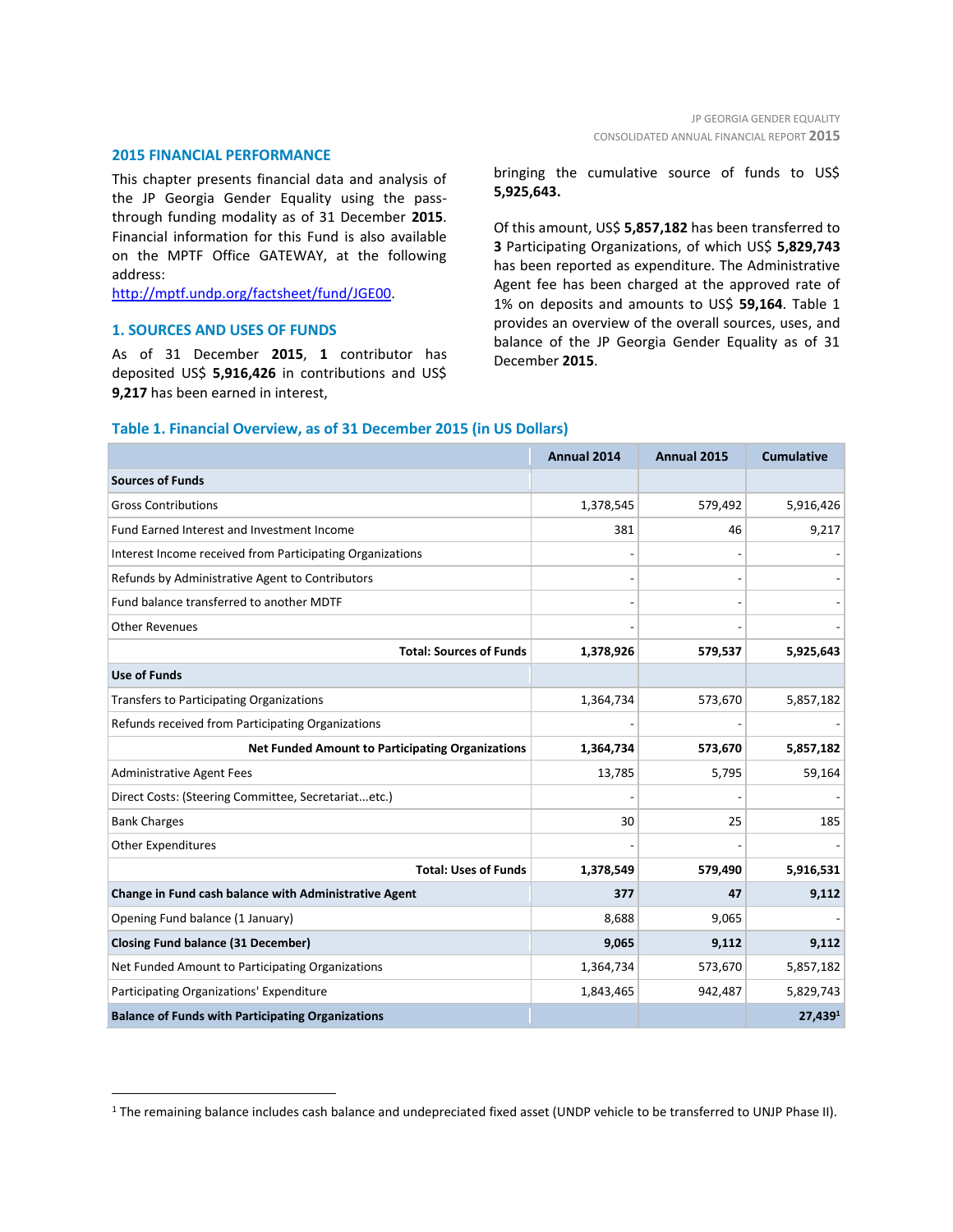# **2. PARTNER CONTRIBUTIONS**

Table 2 provides information on cumulative contributions received from all contributors to this Fund as of 31 December **2015**.

# **Table 2. Contributors' Deposits, as of 31 December 2015 (in US Dollars)**

| <b>Contributors</b>                          | <b>Prior Years</b><br>as of 31-Dec-2014 | <b>Current Year</b><br>Jan-Dec-2015 | Total     |
|----------------------------------------------|-----------------------------------------|-------------------------------------|-----------|
| SWEDISH INT'L DEVELOPMENT COOPERATION AGENCY | 5,336,935                               | 579.492                             | 5,916,426 |
| <b>Grand Total</b>                           | 5,336,935                               | 579.492                             | 5,916,426 |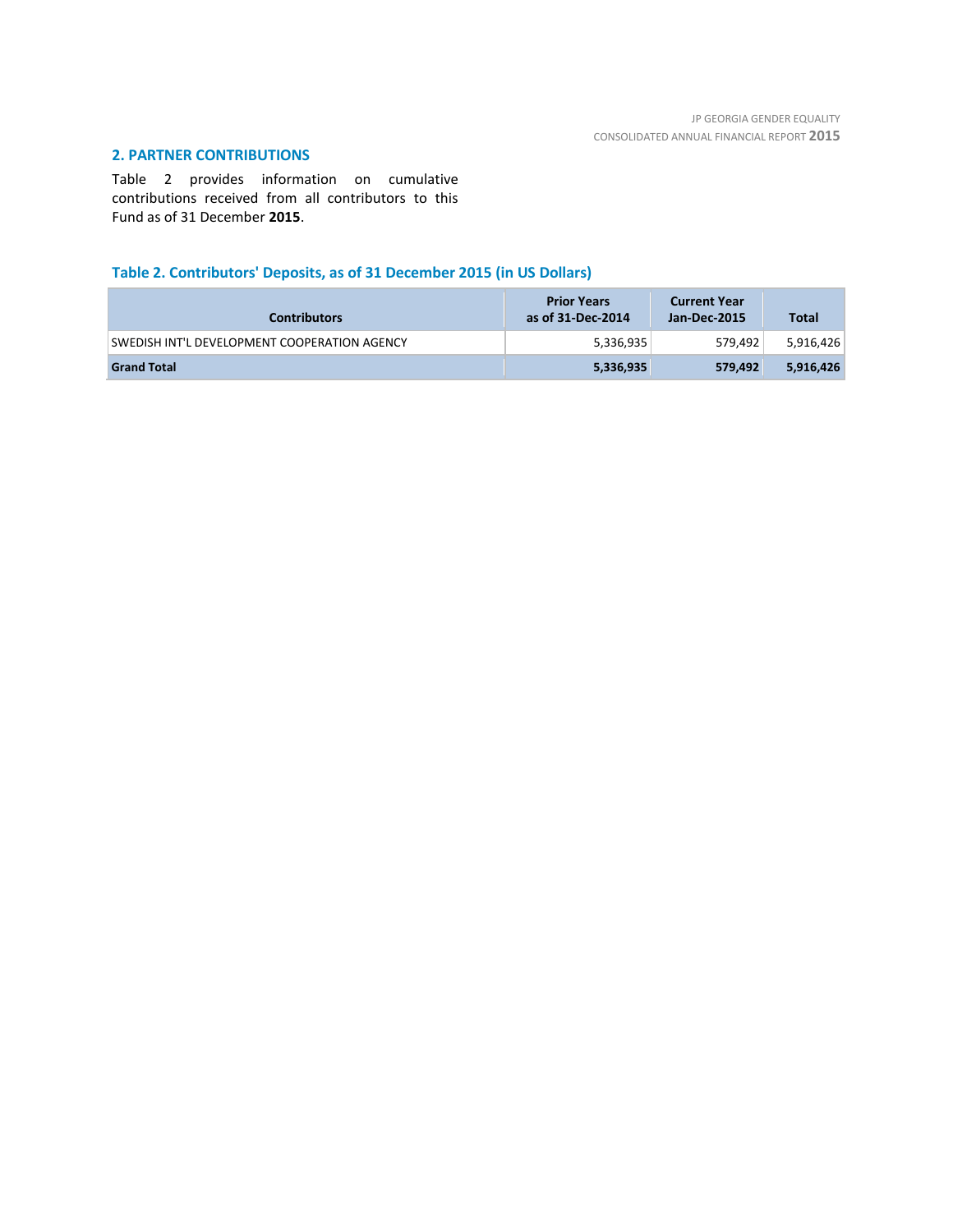# **3. INTEREST EARNED**

Interest income is earned in two ways: 1) on the balance of funds held by the Administrative Agent ('Fund earned interest'), and 2) on the balance of funds held by the Participating Organizations ('Agency earned interest') where their Financial Regulations and Rules allow return of interest

to the AA. As of 31 December **2015**, Fund earned interest amounts to US\$ **9,217** and interest received from Participating Organizations amounts to US\$ **-**, bringing the cumulative interest received to US\$ **9,217**. Details are provided in the table below.

# **Table 3. Sources of Interest and Investment Income, as of 31 December 2015 (in US Dollars)**

| <b>Interest Earned</b>                     | <b>Prior Years</b><br>as of 31-Dec-2014 | <b>Current Year</b><br><b>Jan-Dec-2015</b> | <b>Total</b> |
|--------------------------------------------|-----------------------------------------|--------------------------------------------|--------------|
| <b>Administrative Agent</b>                |                                         |                                            |              |
| Fund Earned Interest and Investment Income | 9,171                                   | 46                                         | 9,217        |
| <b>Total: Fund Earned Interest</b>         | 9,171                                   | 46                                         | 9,217        |
| <b>Participating Organization</b>          |                                         |                                            |              |
| <b>Total: Agency earned interest</b>       |                                         |                                            |              |
| <b>Grand Total</b>                         | 9,171                                   | 46                                         | 9,217        |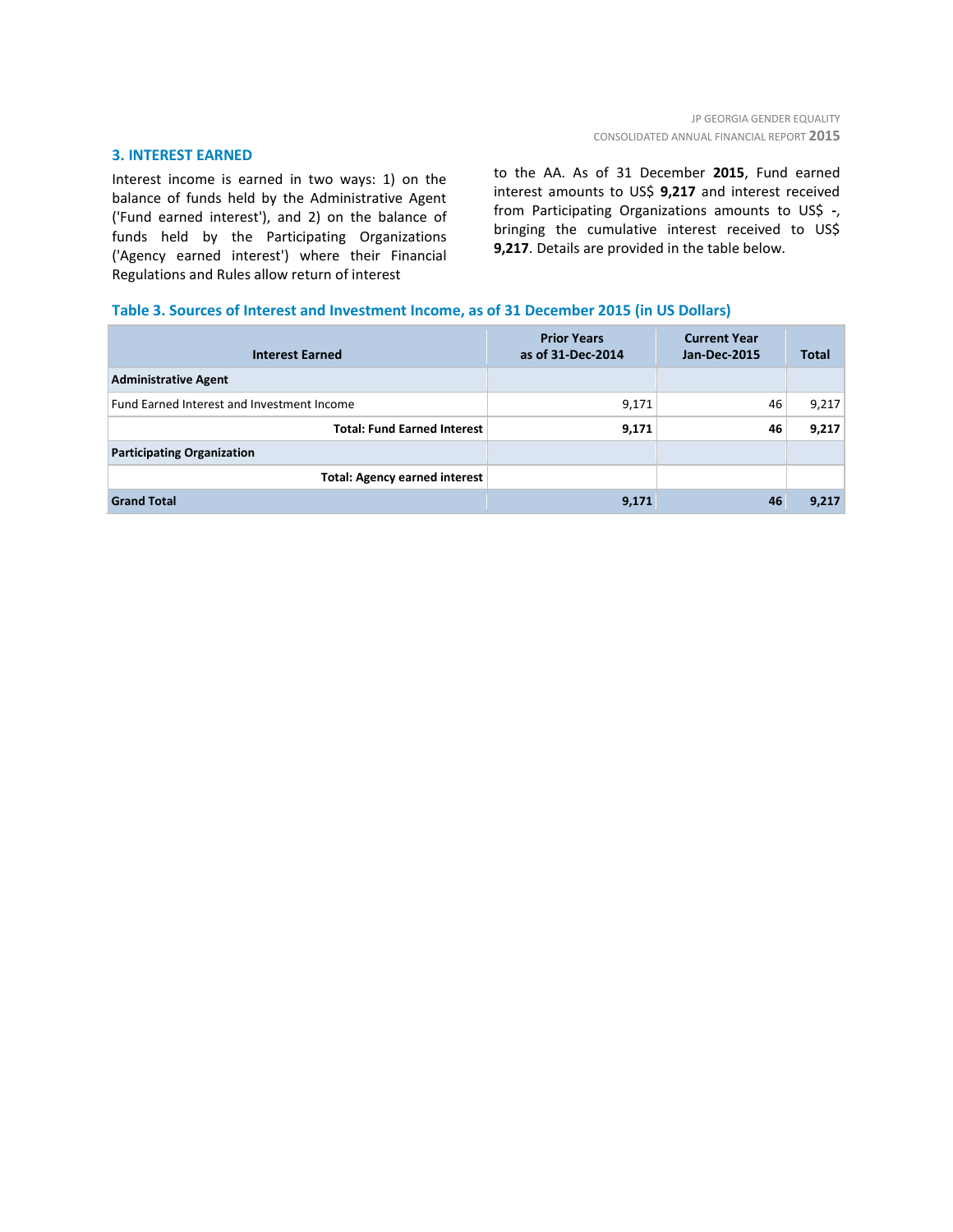# **4. TRANSFER OF FUNDS**

Allocations to Participating Organizations are approved by the Steering Committee and disbursed by the Administrative Agent. As of 31 December **2015**, the AA has transferred US\$ **5,857,182** to **3** Participating Organizations (see list below).

Table 4 provides additional information on the refunds received by the MPTF Office, and the net funded amount for each of the Participating Organizations.

# **Table 4. Transfer, Refund, and Net Funded Amount by Participating Organization, as of 31 December 2015 (in US Dollars)**

| Participating<br>Organization | Prior Years as of 31-Dec-2014 |                |                   | <b>Current Year Jan-Dec-2015</b> |                |                   | Total            |                |                   |
|-------------------------------|-------------------------------|----------------|-------------------|----------------------------------|----------------|-------------------|------------------|----------------|-------------------|
|                               | <b>Transfers</b>              | <b>Refunds</b> | <b>Net Funded</b> | <b>Transfers</b>                 | <b>Refunds</b> | <b>Net Funded</b> | <b>Transfers</b> | <b>Refunds</b> | <b>Net Funded</b> |
| <b>UNDP</b>                   | 2,206,002                     |                | 2,206,002         | 240,081                          |                | 240.081           | 2,446,083        |                | 2,446,083         |
| <b>UNFPA</b>                  | 845,330                       |                | 845,330           | 91,787                           |                | 91.787            | 937,117          |                | 937,117           |
| UNWOMEN                       | 2,232,180                     |                | 2,232,180         | 241,802                          |                | 241.802           | 2,473,982        |                | 2,473,982         |
| <b>Grand Total</b>            | 5,283,512                     |                | 5,283,512         | 573,670                          |                | 573,670           | 5,857,182        |                | 5,857,182         |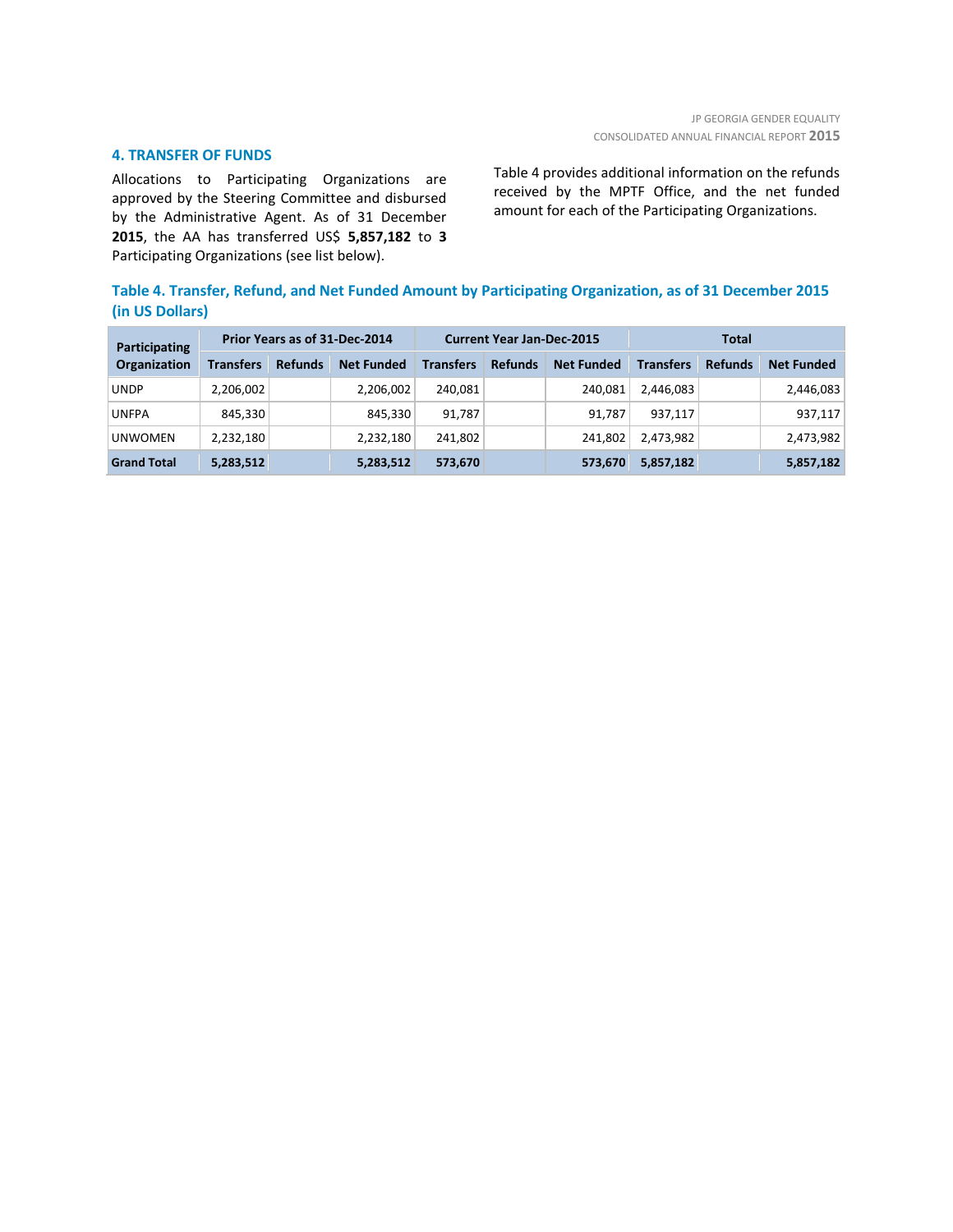CONSOLIDATED ANNUAL FINANCIAL REPORT **2015**

# **5. EXPENDITURE AND FINANCIAL DELIVERY RATES**

All final expenditures reported for the year **2015** were submitted by the Headquarters of the Participating Organizations. These were consolidated by the MPTF Office.

# **5.1 EXPENDITURE REPORTED BY PARTICIPATING ORGANIZATION**

As shown in table below, the cumulative net funded amount is US\$ **5,857,182** and cumulative expenditures reported by the Participating Organizations amount to US\$ **5,829,743**. This equates to an overall Fund expenditure delivery rate of **100** percent.

# **Table 5. Net Funded Amount, Reported Expenditure, and Financial Delivery by Participating Organization, as of 31 December 2015 (in US Dollars)**

|                                      |                           |                                    | <b>Expenditure</b>                      |                                     |                   |                           |
|--------------------------------------|---------------------------|------------------------------------|-----------------------------------------|-------------------------------------|-------------------|---------------------------|
| Participating<br><b>Organization</b> | Approved<br><b>Amount</b> | <b>Net Funded</b><br><b>Amount</b> | <b>Prior Years</b><br>as of 31-Dec-2014 | <b>Current Year</b><br>Jan-Dec-2015 | <b>Cumulative</b> | <b>Delivery Rate</b><br>% |
| <b>UNDP</b>                          | 2,446,083                 | 2,446,083                          | 2,098,715                               | 323,397                             | 2,422,113         | 99.02                     |
| <b>UNFPA</b>                         | 937,117                   | 937,117                            | 725,034                                 | 210.219                             | 935.253           | 99.80                     |
| <b>UNWOMEN</b>                       | 2,473,982                 | 2,473,982                          | 2,063,507                               | 408,870                             | 2,472,377         | 99.94                     |
| <b>Grand Total</b>                   | 5,857,182                 | 5,857,182                          | 4,887,256                               | 942,487                             | 5,829,743         | 99.53                     |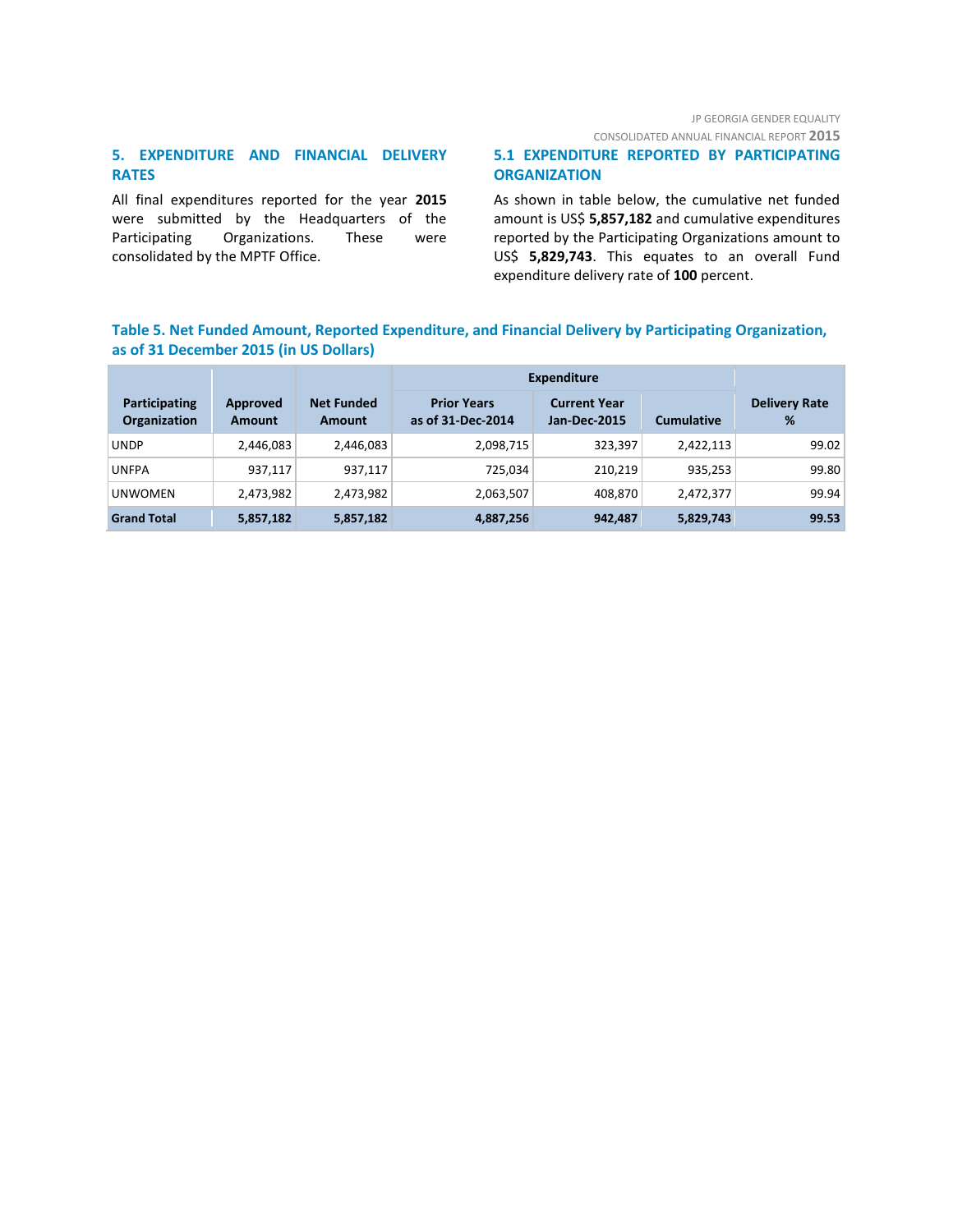# **5.4 EXPENDITURE REPORTED BY CATEGORY**

Project expenditures are incurred and monitored by each Participating Organization and are reported as per the agreed categories for inter-agency harmonized reporting. In 2006 the UN Development Group (UNDG) established six categories against which UN entities must report inter-agency project expenditures. Effective 1 January 2012, the UN Chief Executive Board (CEB) modified these categories as a result of IPSAS adoption to comprise eight categories. All expenditure incurred prior to 1 January 2012 have been reported in the old categories; post 1 January 2012 all expenditure are reported in the new eight categories. The old and new categories are noted to the right.

Table 6 reflects expenditure reported in the UNDG expense categories. Where the Fund has been operational pre and post 1 January 2012, the expenditures are reported using both categories. Where a Fund became operational post 1 January 2012, only the new categories are used.

# **2012 CEB Expense Categories**

- 1. Staff and personnel costs
- 2. Supplies, commodities and materials
- 3. Equipment, vehicles, furniture and depreciation
- 4. Contractual services
- 5. Travel
- 6. Transfers and grants
- 7. General operating expenses
- 8. Indirect costs

\_\_\_\_\_\_\_\_\_\_\_\_\_\_\_\_\_\_\_\_\_\_

# **2006 UNDG Expense Categories**

- 1. Supplies, commodities, equipment & transport
- 2. Personnel
- 3. Training counterparts
- 4. Contracts
- 5. Other direct costs
- 6. Indirect costs

# **Table 6. Expenditure by UNDG Budget Category, as of 31 December 2015 (in US Dollars)**

|                                                       | <b>Expenditure</b>                      |                                            |              |                                                     |
|-------------------------------------------------------|-----------------------------------------|--------------------------------------------|--------------|-----------------------------------------------------|
| Category                                              | <b>Prior Years</b><br>as of 31-Dec-2014 | <b>Current Year</b><br><b>Jan-Dec-2015</b> | <b>Total</b> | <b>Percentage of Total</b><br><b>Programme Cost</b> |
| Supplies, Commodities, Equipment and Transport (Old)  |                                         |                                            |              |                                                     |
| Personnel (Old)                                       |                                         |                                            |              |                                                     |
| Training of Counterparts(Old)                         |                                         |                                            |              |                                                     |
| Contracts (Old)                                       |                                         |                                            |              |                                                     |
| Other direct costs (Old)                              |                                         |                                            |              |                                                     |
| Staff and Personnel Cost (New)                        | 374,289                                 | 2,788                                      | 377,078      | 6.83                                                |
| Supplies, Commodities and Materials (New)             | 109,654                                 | 10,894                                     | 120,548      | 2.18                                                |
| Equipment, Vehicles, Furniture and Depreciation (New) | 196,272                                 | 44,278                                     | 240,550      | 4.36                                                |
| Contractual Services (New)                            | 1,510,495                               | 386,758                                    | 1,897,253    | 34.38                                               |
| Travel (New)                                          | 234,920                                 | 24,173                                     | 259,092      | 4.69                                                |
| Transfers and Grants (New)                            | 762,718                                 | 127,166                                    | 889,884      | 16.12                                               |
| <b>General Operating (New)</b>                        | 1,438,831                               | 295,760                                    | 1,734,591    | 31.43                                               |
| <b>Programme Costs Total</b>                          | 4,627,180                               | 891,816                                    | 5,518,996    | 100.00                                              |
| <sup>1</sup> Indirect Support Costs Total             | 260,076                                 | 50,670                                     | 310,747      | 5.63                                                |
| <b>Total</b>                                          | 4,887,256                               | 942,487                                    | 5,829,743    |                                                     |

**1 Indirect Support Costs** charged by Participating Organization, based on their financial regulations, can be deducted upfront or at a later stage during implementation. The percentage may therefore appear to exceed the 7% agreed-upon for on-going projects. Once projects are financially closed, this number is not to exceed 7%.